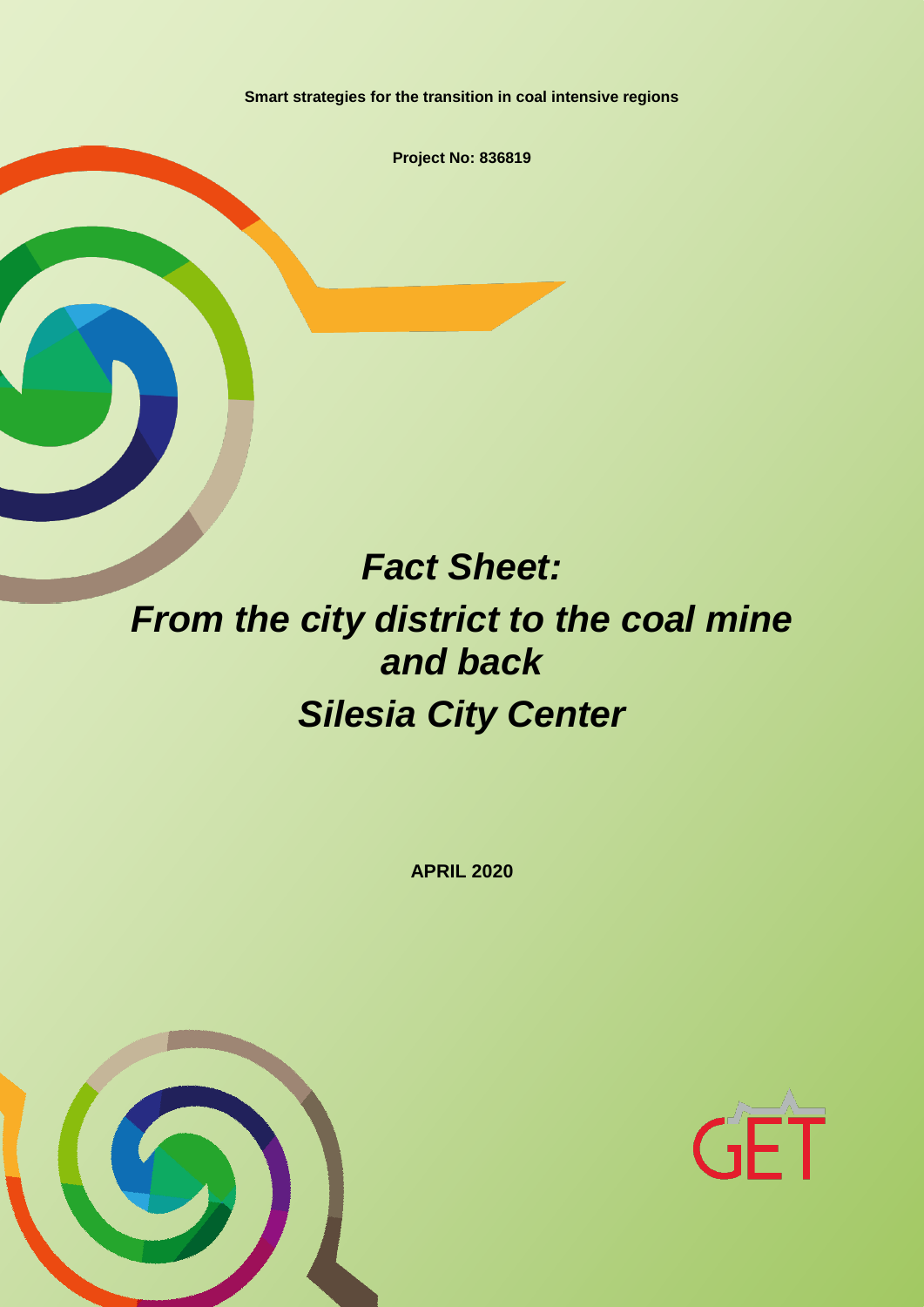

#### **Description**

The Katowice district of Dąb, where Silesia City Center stands today, is the oldest of the districts. Its origins date back to the end of 13<sup>th</sup> century. In the 17<sup>th</sup> century the first mine in Katowice was established there. The district developed intensively in the  $19<sup>th</sup>$  century when the metallurgical boom caused an increase in demand for coal and so in 1838 the "Waterloo" mine was established. At the beginning of the 20<sup>th</sup> century, the "Eminence" mine began mining - exactly in its place today is Silesia City Center. In 1953 the name "Eminence" disappeared. In honor of the Czechoslovak Prime Minister Klement Gottwald, the mine was named "Gottwald" and then merged with the "Kleofas" mine. The mine was closed down in the 1990s. The area of this mine was revitalized at the beginning of the 21st century. The revitalization plan assumed the construction (on the area of 30 ha) of a complex of modern urban architecture consisting of commercial, recreational and entertainment facilities, a housing estate and office and multi-service facilities.

The site of the former "Kleofas" mine has become one of the largest restructured and revitalized areas in Europe. The site's reclamation through the construction of the Silesia City Center was carried out in the years 2004 - 2005, restoring the area's possibilities of performing new urban functions for Katowice, the conurbation and the region, while maintaining its historical and mining character.

The choice of the Silesian region, exactly Katowice, as the first place for such an investment was dictated by the economic role it played in the Polish economy. This region still represents a huge market potential and developed communication infrastructure.

The Hungarian company TriGranit Development Corporation implemented this project. The investment was carried out in a few phases. In the first phase a shopping and entertainment facility (Silesia City Center) was built. Presently, Silesia City Center is one of the largest shopping, service, and entertainment centers in Poland, with a total area of several hundred thousand m², of which 86,000 m² is retail space, 100,000 m² is residential (Dębowe Tarasy estate) and 60,000 m² is an office (Silesia Office Towers). It is located in Katowice on the premises of the former coal mine "Gottwald". It is a perfect example of transforming an abandoned post-industrial area into a modern and attractive meeting place for the local community. At the entrance to the new building are the historical buildings of the former mine. Rising above the centre and visible from afar, the historic tower of the mine shaft "Jerzy" is a symbol of the integration of the past with the modern future. The renovated hoisting machine boiler room, on the other hand, houses the Almi Decor art gallery and SCC headquarters, and the St. Barbara's Chapel is located in the "Jerzy" shaft engine room. In total, the Silesia City Center has 310 shops, retail and service outlets, cafés and restaurants and thirteen cinema halls. The roof houses a garden. There is also an underground and above-ground car park, as well as free parking for cyclists. Inside one of the so-called "squares" (Tropical Square) there is a fountain where water from one of the jets is thrown out to a height of about 13 meters. The centre is divided into 13 so-called avenues, named after the cities of Upper Silesia and Zagłębie Dąbrowskie, and 8 so-called thematic squares, serving as places of rest and meetings. The shops are located around the so-called squares or along corridors - the socalled alleyways, whose total length is over 1 km. In 2007, access points to the Internet appeared in at the Tropical Square and Fun City entertainment centre. During winter season there is a paid ice rink, cloakroom and skate rental, and in spring and summer there is a beach volleyball or basketball court.

The second stage of revitalization of that post-industrial area was the construction of the Dębowe Tarasy housing estate as the largest planned housing investment in Katowice. Dębowe Tarasy is located near the Silesian Park and Drogowa Trasa Średnicowa, next to the Silesia City Center. A special feature of the estate is the cascade architecture going south, which provides the apartments with good sunlight and a view of the city. Some of the apartments have gardens or terraces, and most have balconies. Under the buildings there are underground car parks, directly connected to the staircases of individual blocks by means of lifts. It is a closed type housing estate, monitored 24 hours a day, to enter its area each resident has a special card. The housing estate is still being expanded.

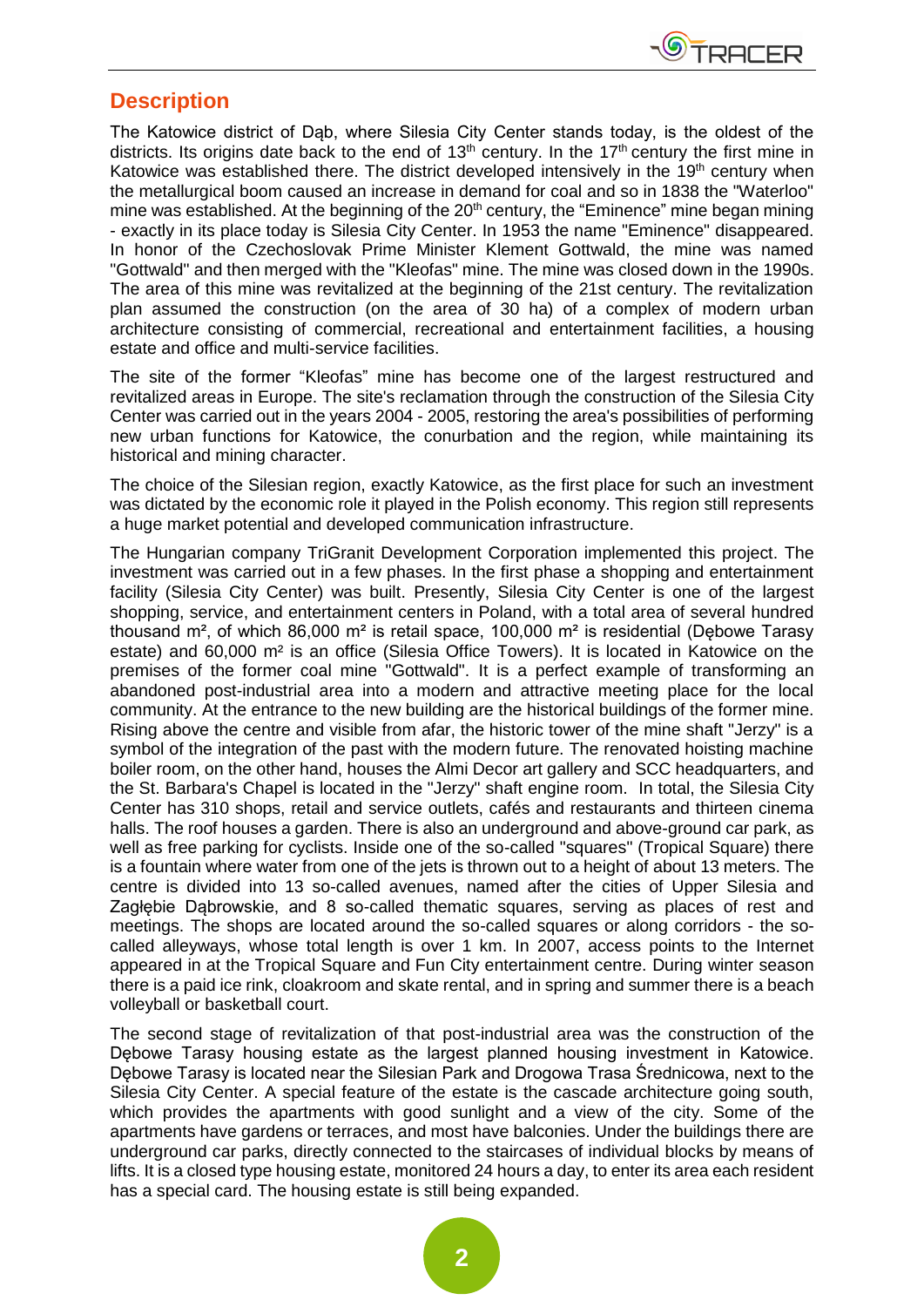

In the third stage of revitalization of the former "Kleofas" mine area, the construction of modern office buildings Silesia Office Towers was planned. It was to be a complex of two towers, whose construction was to start in 2009 and finish in 2011. According to the project, the towers were to be built in the vicinity of the Silesia City Center and the Debowe Tarasy estate, opposite Silesia Business Park. The buildings were to be a modern class A office buildings connected by an overground tunnel with the Silesia City Center. This project was suspended in 2011 due to the market situation. The project has been restarted in 2019. Two office projects have been implemented in the vicinity of the Silesia City Center. Closer to Węglowa Street, Carbon Office is already under construction. The building will have 7 floors, an underground car park and almost 8.5 thousand. m² The investor is the Maksimum company. On the lot closer to Chorzowska Street, construction of the Silesia for Business complex has begun. It is to consist of two 15-storey office buildings. In both towers there will be about 20,000 m² of office space. The construction of the first building began in September, and the opening of the office building is expected in 2021.

#### **Achievements**

The project carried out in the area of the former Kleofas mine can already serve as an example of a successful revitalisation procedure. The Silesia City Center, which has been created here and which combines modern buildings with the existing mine tower and old engine room buildings, is a success of the architecture and culture of the district, city and region. The mine towers are an inseparable element of the cultural landscape of Silesia. The preservation of these buildings is part of the cultural aspect of this region. This Centre has also become a factor dynamising the development of Dąb district. The modern Drogowa Trasa Średnicowa (Silesian Diametral Road), running along this district, required the modernization of the land on both sides. The location close to the city centre and good transport connections with neighbouring cities attract many investors, as exemplified by the construction of the "Dębowe Tarasy" estate. Together with the design of the Centre's office buildings, the success of the economic aspect of revitalization of the mining area in the developing district of Dab. A modern service and entertainment centre has found jobs for 2,500 people, which proves the social success of this project.

## **Challenges**

Revitalization of the area of the "Kleofas" mine was not an easy task. The reclaimed areas are well located and well connected (not far from Drogowa Trasa Średnicowa and the A4 motorway), but they required considerable expenditure on reclamation. Work on the construction of the Silesia City Center was not easy due to the need to reclaim the post-mining area. The workers had to process about a million cubic meters of land.

Realization of second and third phase of revitalization (building of housing estate and office center) is strongly dependent on the global and national economy. Realization of office building has been restored for some years due to unfavorable market conditions.

## **Enabling conditions**

The investor, the Hungarian company TriGranit created not only a shopping centre but also a place where local culture and art are promoted.

From the very beginning of the construction of the centre, it was favoured by the local authorities, who appreciated the complexity of the investment (commercial, service, entertainment, residential and business functions), the reclamation of the post-mining land and a significant number of new jobs created.

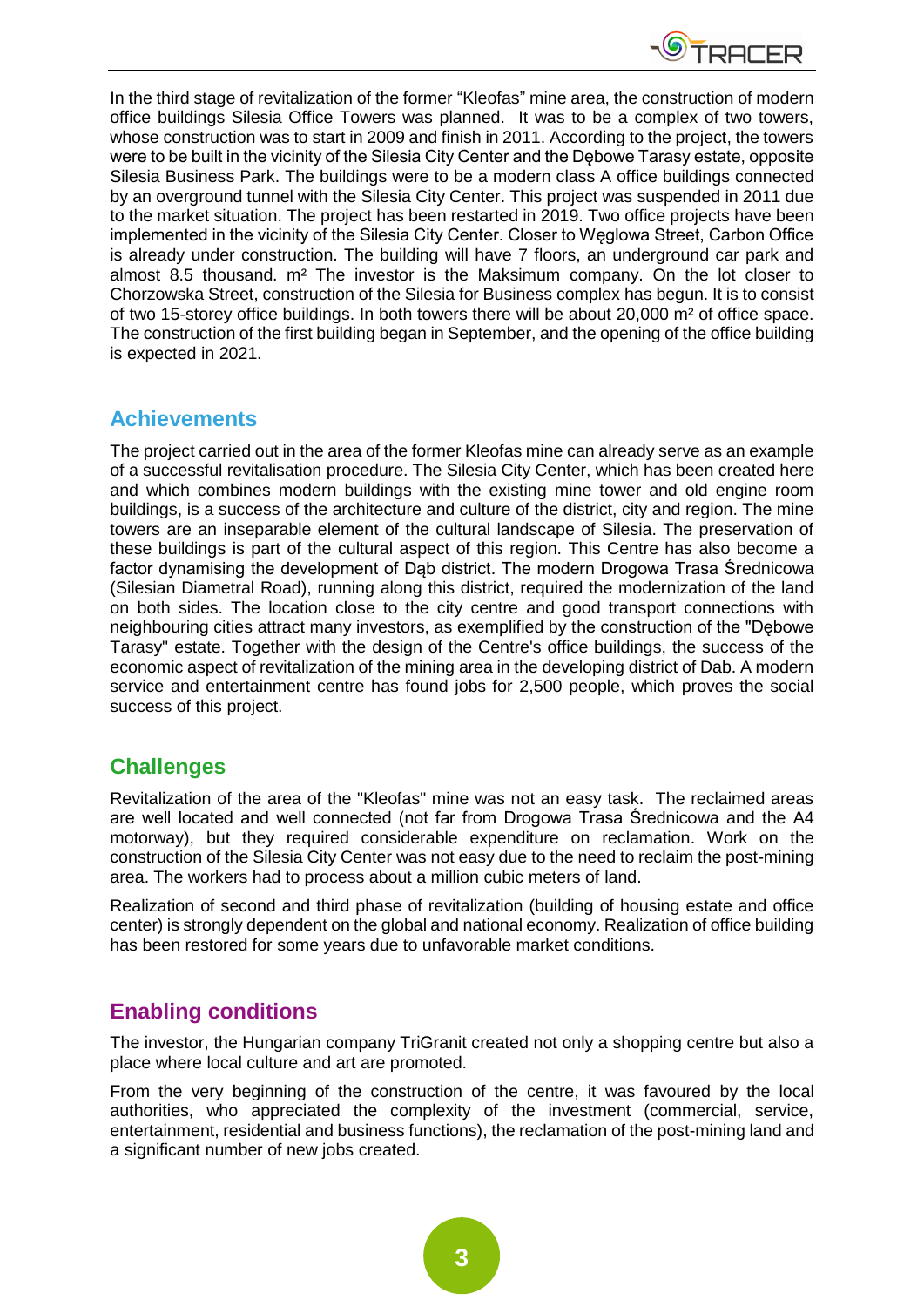

# **References and further links**

<https://www.arup.com/pl-pl/projects/silesia-city-centre>

<http://www.studiamiejskie.uni.opole.pl/wp-content/uploads/2016/04/Szajnowska.pdf>

<http://www.silesiacitycenter.com.pl/historia>

[https://pl.wikipedia.org/wiki/Silesia\\_Towers](https://pl.wikipedia.org/wiki/Silesia_Towers)

<https://trigranit.com/project/silesia-offices/>